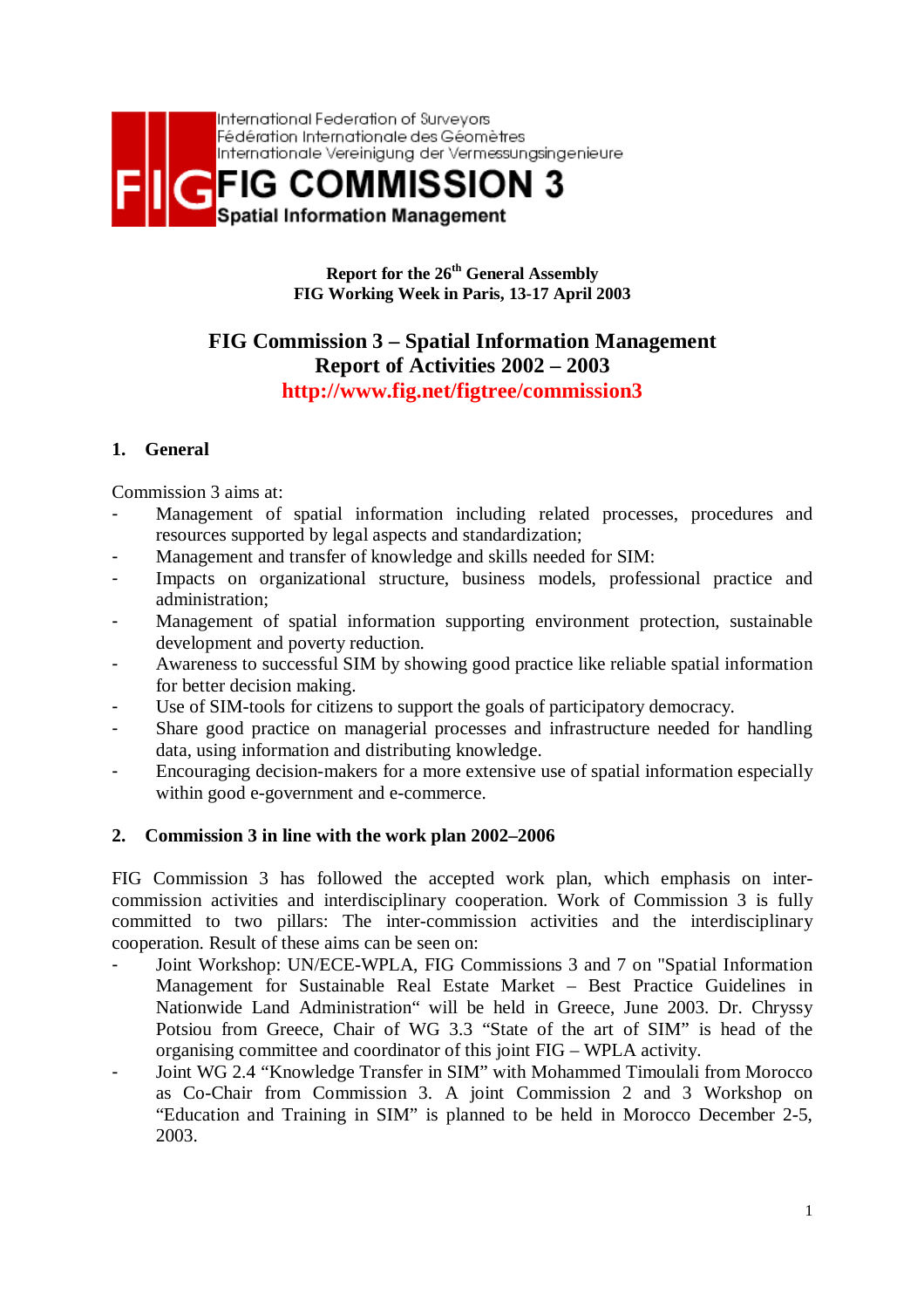- Commission 3 supports the concept of better regional balance including FIG Regional Conferences by combining Commission 3 annual meetings to the regional events as in Istanbul in 2002 and in Morocco in 2003.
- GSDI links to FIG: Commission 3 contributes to *Spatial Information Infrastructure*, which is considered as a wider approach than spatial data infrastructure. At the  $6<sup>th</sup>$ GSDI-conference in Budapest in September 2002 Peter Laaraker (Co-Chair WG 3.1) contributed to a Workshop on "Legal and Policy Issues" and Gerhard Muggenhuber presented the paper: "Sharing knowledge in spatial information management".

 The contacts with GSDI might lead to a joint FIG-GSDI-activity: A joint FIG-GSDI-Working Week could be realised in Cairo 2005.

Commission 3 sees criterions of a successful work in:

- Initiating and providing activities so interesting that colleagues will regard the commission as one base on their professional live.
- Providing information on good practice for decision makers at all levels they expect reliable spatial information and not only maps.
- Increasing the awareness of the spatial information users and the decision makers to the importance of quality, reliability and accuracy aspects of SIM.
- Bridging professions by interdisciplinary cooperation and multi-institutional meetings and contributing to a successful "Best Practice Report".

# **3. Annual Meeting 2002**

Commission 3 Annual Meeting and GIS 2002 Symposium in Istanbul, Turkey, 23-26 September 2002 was a milestone in the Commissions work. Commission 3 had the pleasure to welcome the President of FIG, Robert Foster, the Director of FIG Office, Markku Villikka and the President of Turkish Chambers of Surveyors, Hüsein Ülkü. The Annual Meeting was attended by 31 participants from 13 different countries and the symposium itself by more than 150 persons.

### **4. Annual Meeting 2003**

Commission 3 started preparing the Annual Meeting 2003, which will be held in Morocco. Together with the Director of FIG Office, Markku Villikka the Chair of Commission 3, Gerhard Muggenhuber joined the 3<sup>rd</sup> National ONIGT-Congress (Ordre National des Ingénieurs Géomètres-Topographes of Morocco) in January 2003 to discuss the organisation, date and venue of this  $2<sup>nd</sup>$  FIG Regional Conference including joint Commission 2 and 3 event.

### **5. Activities of Working Groups**

Commission 3 Working Groups (WG) focus on contribution of spatial information for sustainable development. The elements for achieving this goal are on national as well as international level with contributions to "*e-Government and SIM*"; clarification on needed "*SIM infrastructure*" for GSDI; sharing experience best practice with "*State of the art of SIM*". The Joint WG on "*Knowledge in SIM*" provides the overarching principle for sharing and transferring knowledge achieved.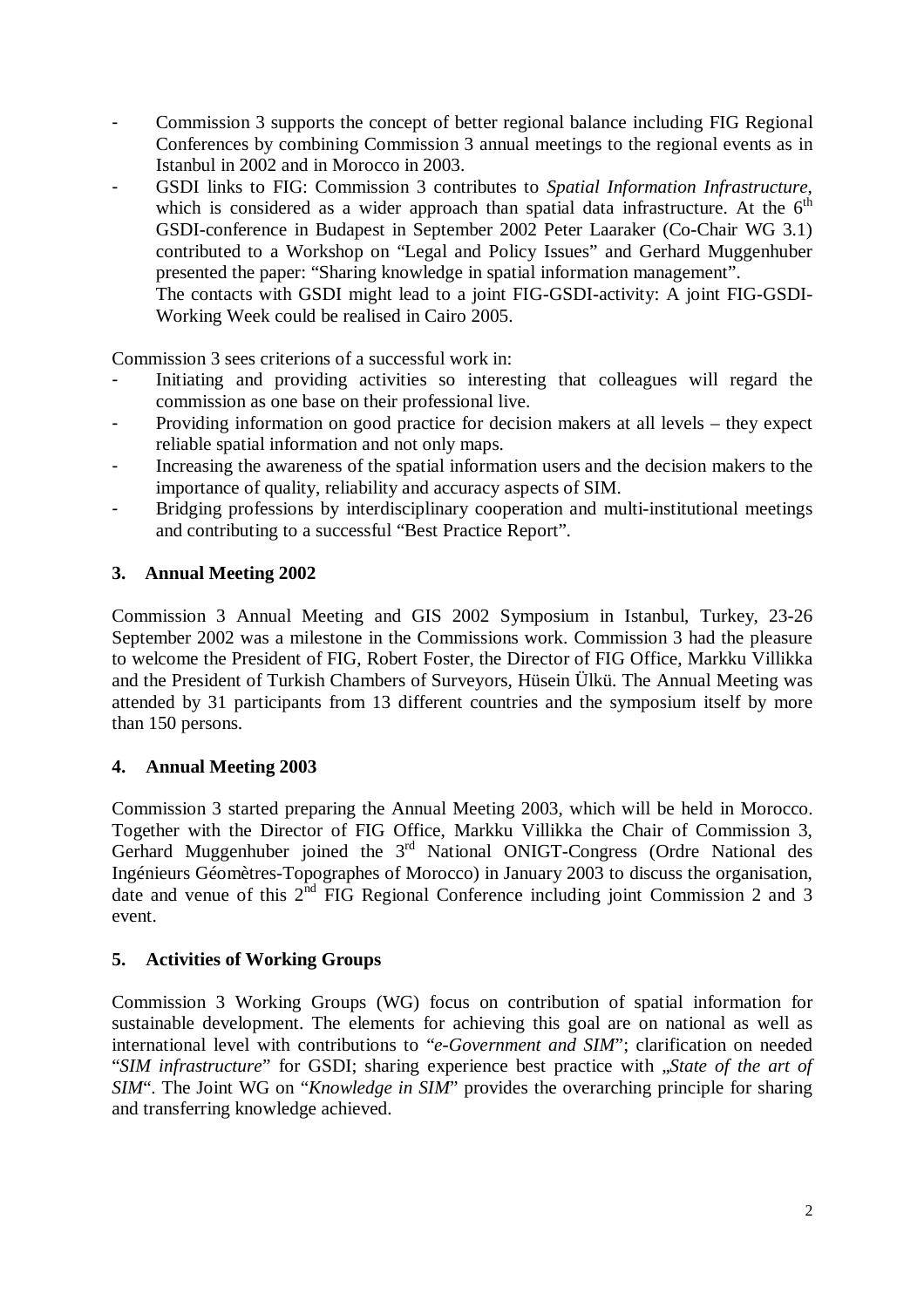#### **WG 3.1: e-Government and e-Citizen**

Chair: Vice Chair Mrs. Kari Strande (Norway)

During the Annual meeting 2002 in Istanbul WG 3.1 presented the approach of WG3.1. Once again Mrs Kari Strande could successfully organise funding for participants with limited resources for travelling and hold contact with international institutions like the World Bank on e-Government.

#### **WG 3.2: SIM infrastructure**

Chair: Vice Chair Mr. Keith Murray(UK)

During the Annual meeting 2002 in Istanbul WG 3.2 contributed with themes focusing on Spatial Data + Information Infrastructure, legal aspects in SIM and Standards Network (ISO/TC 211, OpenGIS Consortium). WG 3.2 takes the lead on the cooperation with GSDI, which might aim in a joint FIG-GSDI-event. Com3-delegates joined several ISO-meetings like the 15<sup>th</sup> ISO- plenary meeting in Advisory Group for Outreach Activity.

#### **WG 3.3: State of the art of SIM**

Chair: Vice Chair Mrs. Chryssy Potsiou (Greece)

The work of WG 3.3 is fully in line with the overall objective of the "FIG-Best-Practice-Report". The first draft can be visited at the web: www.survey.ntua.gr/main/labs/photo/research/wg\_33/wg33.html

#### **Joint WG 2.4 (Com2&3) - Knowledge Transfer in SIM**

Co-chair from Commission 3: Mr. Mohammed Timoulali (Morocco)

Commission 3 will co-sponsor and contribute to GIS Summer School held between 14-19 August 2003 with teaching lessons. A joint Commission 2 & 3 Workshop on "Education and Training in SIM" is planned as part of the FIG-Regional Conference in Morocco, 2-5 December 2003 (see also item 4).

#### **Inter-Commission Activity of Commissions 7 & 3 "3D-Cadaster"**

Co-chair from Commission 3: Prof. Yerach Doytsher (Israel)

From Commission 3 point of view 3D-Cadaster is a milestone towards a multidimensional (spatial and multi-temporal) information management. The WG intents to publish during the 2006 Congress in Munich a FIG publication on guidelines to establish a 3D Cadastre, addressing legal, technical and institutional issues. Following the work stated at FIG International Workshop on 3D Cadastre, (Netherlands), the WG organizes a session at the WW Paris 2003 and plans symposia for 2004 and 2005.

### **6. Communication**

Commission 3 Vice-Chair for Administration and Information, Dr. Reinfried Mansberger maintains Commission 3 website, which was recently transferred (with a new design) to the FIG-server with the active support from FIG Office. Commission 3 published an *Electronic Newsletter 2002 on CD* with the support of FIG Office. This CD containing relevant information (publications, papers, pictures, persons, links etc.) on Commission activities was delivered all over the world with the support of BEV-Austria to approximately 200 persons,